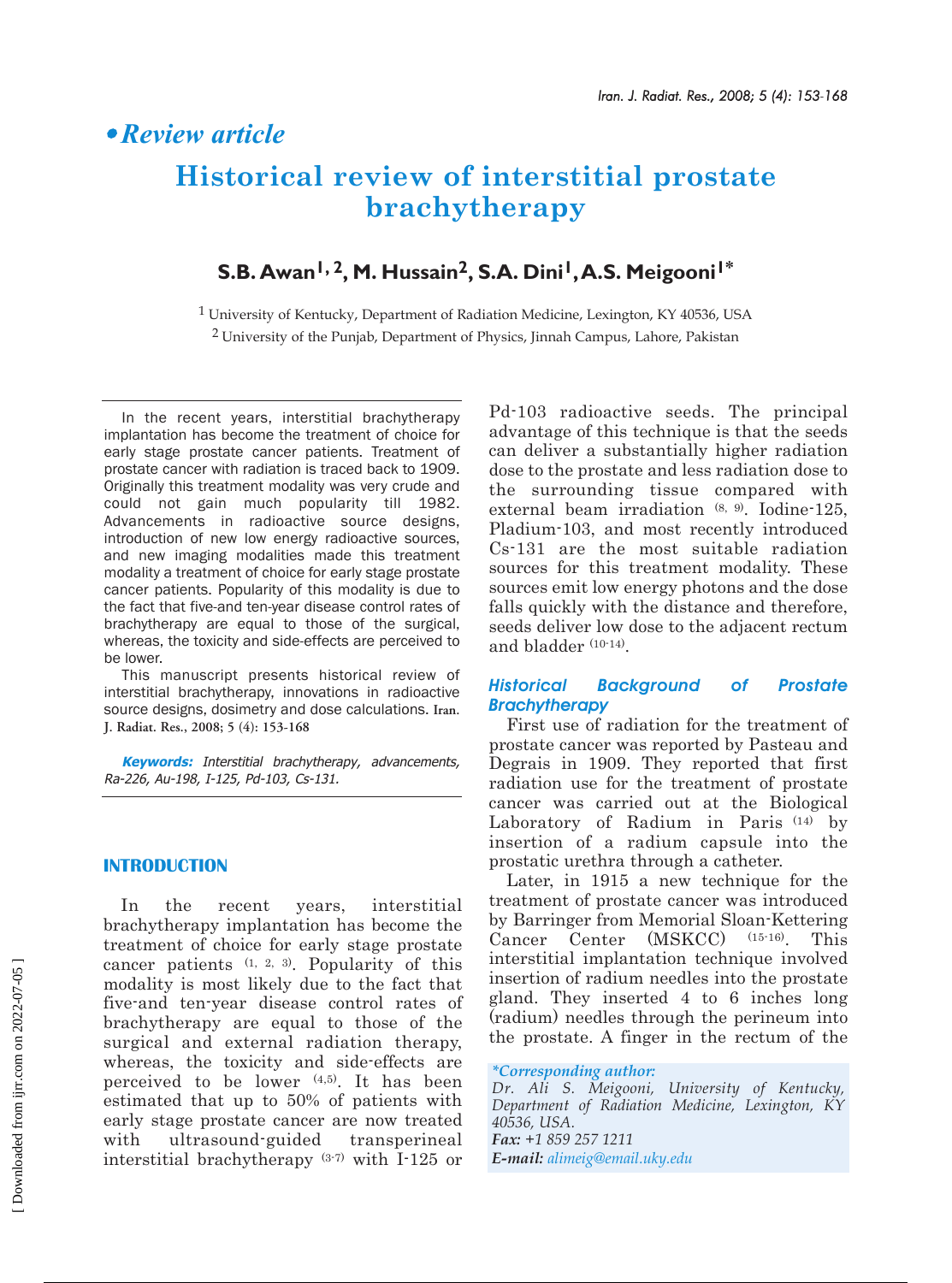patient was used to guide the needles. This treatment technique was named as Brachytherapy in 1930 by Forssell in Sweden (17). Earlier this technique was limited to only Radium-226. Quimby from New York introduced dose rate tables for calculation of dose for an implant (18, 21). Later, Paterson and Parker from of Manchester introduced radiation dose tables (22).

Although, brachytherapy at that time was very crude and limited to insertion of radium/radon seeds into the prostate gland, but prostate cancer did show good response to this treatment technique. However, brachytherapy did not gain popularity due to complications associated with high energy emissions from radium, like irritation to the bowel. In addition, structural rigidity of radium needles resulted in excessive personnel radiation doses to the physicians and their support staff (20, 22) that worked as de-motivating factor to accept this treatment modality. Due to these reasons, during mid-20th century clinical brachytherapy practices were mainly limited to brachytherapy procedures, other interstitial brachytherapy remained in decline till early 1950s.

Flocks et al. from Iowa State University introduced a new source, Au-198 (radioactive gold), for the treatment of prostate cancer in 1951 (23-24). He injected Au-198 in the form of colloidal solution directly into the prostate gland. Although this technique showed a low mortality and morbidity, but it was not widely utilized by radiation oncologists and they remained inclined to treat prostate cancer with the emerging megavoltage external beam radiation therapy (25).

During 1960s and 1970s several technological advancements like, after loading of radioactive sources, nuclear reactor produced radio-nuclides as the substitutes for radium, and the introduction of computers in medicine served as reemergence of brachytherapy. In the early 1960, Donald C Lawrence introduced I-125 source encapsulated in titanium for interstitial brachytherapy (26). The isotope was contained in miniature, sealed titanium cylinders tailored to fit into and be administered by needles. Dr. Whitmore and colleagues at Memorial Sloan Kettering

Cancer Center (MSKCC) started permanent I-125 seeds implantation through an open incision (24-27). The prescribed dose of radiation was based on a nomogram derived from external beam and early brachytherapy planning concepts. It was predicted that implantation of low energy I-125 sources will result in drastic improvement in out come of interstitial prostate brachytherapy. However, unpredicted results were seen due too blind insertion of I-125 sources within the target volume (28-32). Despite the limitations of these seed implantation techniques, some important informations were obtained such as local cancer control was better for the patients with low grade prostate cancer and uniform distribution of radioactive sources within the implant volume. In addition, local control rate was found to be around 60% for the patients who received prescription doses greater than 140Gy (Gray), whereas it was found to be 20 % for the patients who received less than 140Gy (30-33). These results dictated that that accurate seed placement and proper selection of patient were important factors in outcomes of this treatment modality (34).

Dr Holm introduced transrectal ultrasound to visualize the prostate gland in 1983 (35). With this technique I-125 radioactive seeds loaded in needles were inserted through the perineum directly into the prostate gland. This technique increased the accuracy of needles and seed placement and resulted in relatively uniform dose distribution of seeds throughout the prostate volume. Trasrectal ultrasound served as foundation for new interstitial prostate brachytherapy that also allowed computerized treatment planning of the implant rather using nomograms and look up-tables. This technique ensures the proper number, strength, and positioning of radioactive sources for the uniform and prescribed distribution within the target volume. Significance of this technique was shown by a research study at the Seattle Prostate Institute by comparison of this technique with the older one (34-36). It was shown that the patients treated with interstitial prostate brachytherapy between 1988 and 1990 achieved higher 10-year disease free survival as compared to the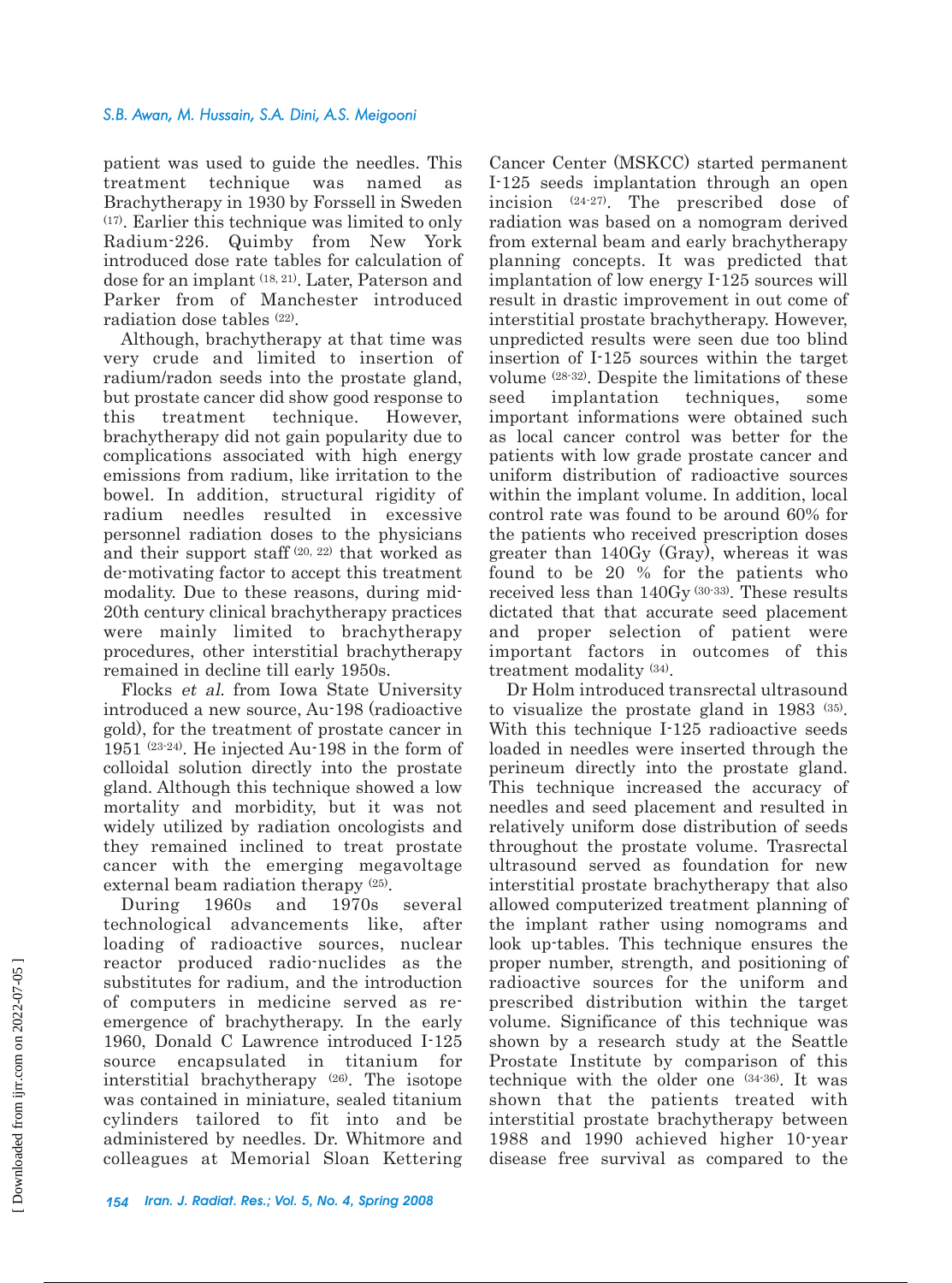identical patients treated in the same institute by the same physicians group during 1986 and 1987 (38). These studies dictated that higher-quality implants results in better out come. Since the mid 1980s, the transrectal ultrasound-guided, templateguided I-125 implantation procedure has become the treatment of choice for the patients with early stage prostate cancer (39, 40).

Initial dose rate from I-125 prostate implant is 7-10 cGy /hr it was assumed that this dose rate is close to the threshold of the prostate cancer. In 1990 a new radioactive source, Pd-103 was introduced. This source has a half life of 17 days that provides an initial dose rate of about 4 times larger than I-125. Most recently, Cs-131 has been introduced for interstitial prostate brachytherapy, this source provides much higher initial dose rate.

At present, a prostate implant involves volume study consisting of a series of crosssectional ultrasound images of the prostate, out lining target volume, critical structures (rectum, urethra), generation of computerized ideal treatment plan, and seed placement as per preplan study (41). This technique provides relatively uniform dose distribution within the target volume. Implant quality is evaluated by post implant CT planning, referring to out come of specific treatment (42-44). Acceptable doses are now referenced to the prescription dose and the volume receiving the dose (43, 44). The actual dose delivered to the prostate has remained essentially the same over the many years; however, the changes in the formulas of dose calculation for both I-125 and Pd-103 changed the prescription dose (45, 46). Prescribed dose based on type of isotope used (eg, Pd-103 or I-125) and whether it is to be used for implantation alone (145 Gy for I-125, 125 Gy for Pd-103) or in combination with external beam radiation therapy EBRT (110 Gy for I-125, 100 Gy for Pd-103) (44).

# *Radioactive sources and their use in interstitial Brachytherapy*

Brachytherapy is one of the oldest techniques of radiation therapy for the treatment of prostate cancer. Since its emergence various radioactive sources in

different shapes and sizes have been employed for interstitial prostate brachytherapy. Very first implication for the treatment of prostate cancer was insertion of radium through catheter in prostatic urethra. In 1921, Denning et al. published a series of 100 cases treated through this technique (47). Although short-term local control of the disease was surprisingly good for this crude method, the complications were significant, occurring in about 15 to 20 percent of patients.

Au-198 in the form of colloidal solution was the second radioactive source utilized for the treatment of prostate cancer in 1951 (48). This technique involved interstitial injection of colloidal solution of radioactive gold directly into the prostate gland. Over 500 patients with non operable prostatic cancer were treated with this technique. Although the published results with this technique showed a low mortality and morbidity, the technique was not widely used. Later, Au-198 seeds were developed to provide simpler handling and easier placement. Gold 198 has a short half-life (2.7 days) and a maximum energy of 1.2 MeV. The theoretical advantage of a gold 198 implant was the delivery of radiation at a very high dose rate. It was assumed that this will help to avoid some of the radiobiologic problems associated with radium (47-51). The higher energy of the source, however, results in less sparing of adjacent normal tissue that limits low prescription dose to the prostate in order to avoid complications to the other organs. An additional disadvantage of these two isotopes, Ra-226 and Au-198 was the risk of radiation exposure to staff performing the implantation. Because of the radiation protection problem use of gold-198 for prostate permanent implant was not widely accepted.

John Russell introduced Pd-103 source (17.0-day half-life and 22 keV mean energy), for interstitial brachytherapy in 1987 by activation of palladium-102 in a nuclear reactor to transform a portion of palladium-102 to an amount of X-ray emitting palladium-103. Pd-103 in the form of two beads was sealed into the capsule to avoid direct contact of radioactive material to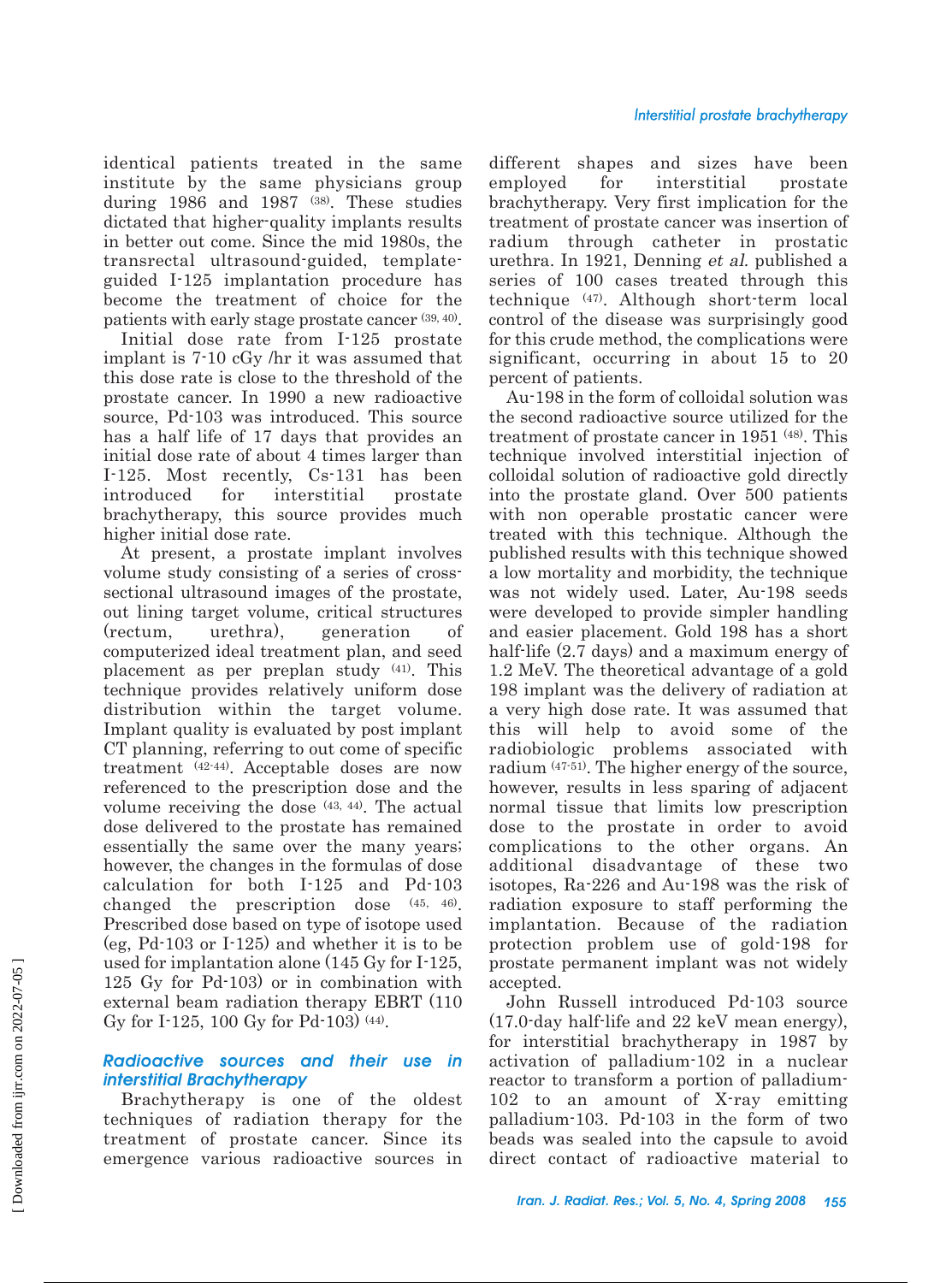patient's body fluid and tissue (45). In addition, a non radioactive cylindrical as an X-ray marker made of high atomic mass was added in between the two beads. Capsule of Pd-103 source included a cylindrical body portion having a pair of open ends. The open ends were closed by a variety of end caps as shown in figure 1(b) by welding, crimping, preening or other cold flow metal treatment. Varieties of end caps were introduced. Some of them were to provide plug-like coupling to joins the pair of seeds in end-to-end in coaxial relationship. First Pd-103 seed implantation was performed in the US at Northwest Hospital and established a national brachytherapy implant course (49).

The main difference between the two isotopes is half-life. The half-life, in turn, affects the initial dose rate of the implants: I-



Figure 1. Schematic drawings of initial a) I-125 source design introduced by Lawrence and colleagues in 1966 and b) Pd-103 source introduced by John Russell in 1987. Please note that these drawings are not scaled.

125, with a half-life of 60 days, emits radiation at 8 to 10 cGy per hour at the time of the actual implant. Pd-103, with a half life of 17 days starts out at 20 to 24 cGy per hour. Based on animal models and radiobiological principles protocols Pd-103 is recommend for higher grade (Gleason score, greater than 6) tumors, although this concept has never been validated clinically. Recent evidence suggests that I-125 and Pd-103 have equal tumoricidal effect through the range of Gleason grades (49, 50, 51). High initial dose rate from a shorter half life radioisotope, Pd-103 attracted the venders to introduce another radioisotope with similar features (51).

Cesium-131 was initially proposed by Lawrence and Henschke (1965) but has only recently been made available for interstitial brachytherapy (49). Cesium-131 is produced by neutron activation of Ba-130 in a nuclear reactor. Ba-130 captures a neutron, and turns to Ba-131. Ba-131 then decays with an 11.5-day half-life to cesium-131, which subsequently decays with a half-life of 9.7 days to stable xenon-130 with prominent photon peaks energies in the 29 keV to 34 keV regions. Schematic diagram of Cs-131 source introduced by IsoRay, Inc. (Richland, Washington, USA 99352) is shown in figure 2.

Dr. Korb and Dr. William Ellis, from UW Medical Center, first time implanted Cs-131 brachytherapy sources in 2006 for the treatment of prostate cancer. These sources have a shorter half-life and deliver faster radiation. Dr. Korb predicted that due to the shorter duration of treatment with Cs-131, side effects such as incontinence, urinary urgency or pain may be lessened. Although, the recent radiobiological data strongly suggests that the shorter the half-life i.e., (higher dose rate) of the radionuclide the



Figure 2. Schematic diagram of Cs-131 source introduced by IsoRay, Inc. (Richland, Washington, USA 99352).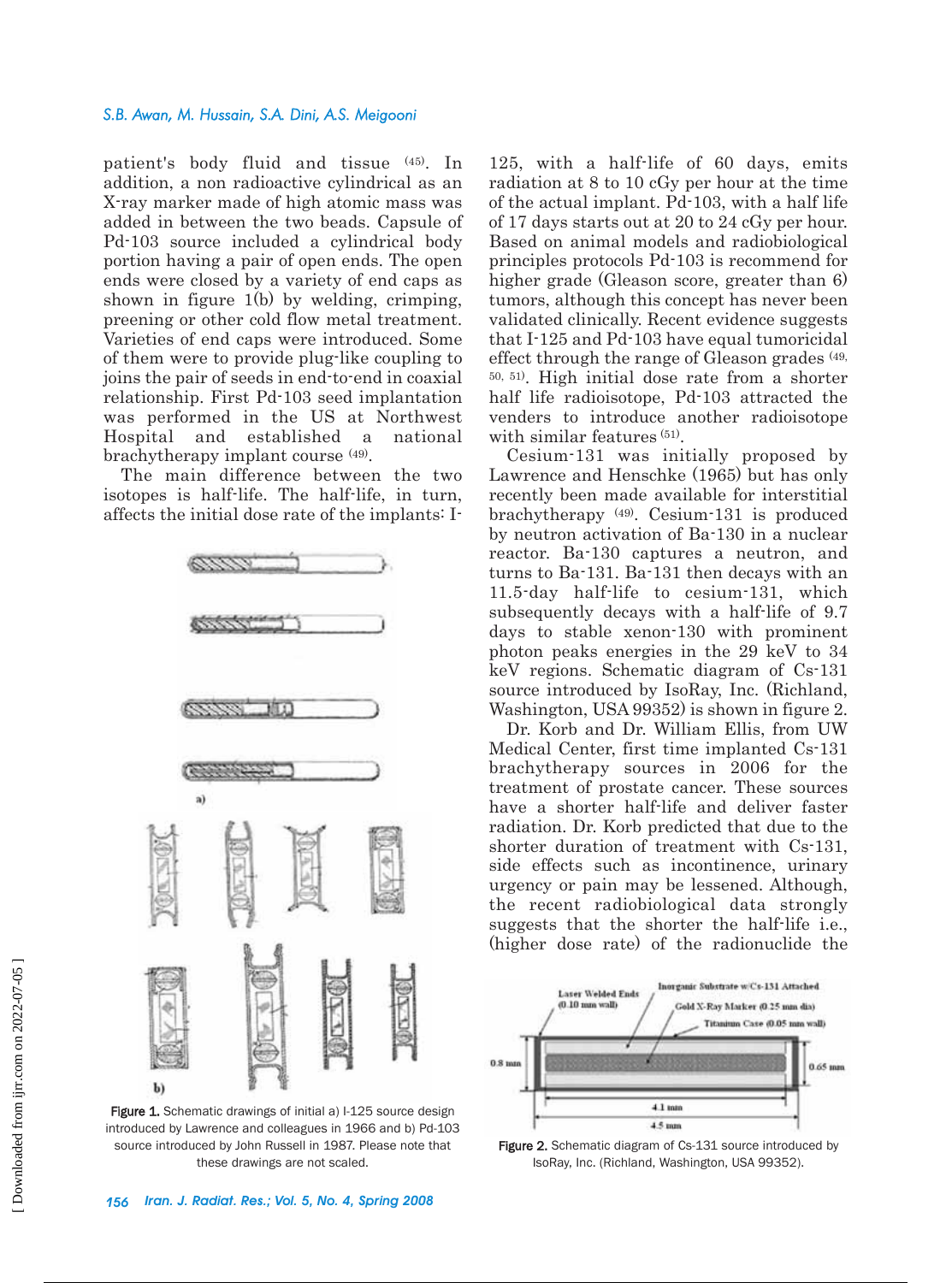more effective it is for the treatment of prostate cancer. The American Brachytherapy society (ABS) does not recommend one isotope over the other (44).

At present various manufacturers are involved in the production of I-124 and Pd-103 brachytherapy sources (52-56). The majority of these sources are less than 0.5cm in length and 0.8mm in diameter (45, 46). Inner structure and design have been changed to improve the symmetric dose distribution around the source. Figure 3 shows some of commercially available seed type sources for interstitial prostate brachytherapy.

# *Review of Source Implantation Techniques for prostate Cancer*

Interstitial implantation with radium needles inserted into the prostate gland was used in 1915 by Barringer at New York's Memorial Sloan-Kettering Cancer Center (MSKCC) (57). Barringer inserted 4 to 6 inches long (radium) needles through the perineum into the prostate. He used his finger in the rectum to guide the needles. Later, in 1921, Denning et al. published treatment of prostate cancer by insertion of radioactive radium through a catheter in prostatic urethra. Denning et al. published out a series of 100 cases treated through this technique (47).

In 1951, Flocks et al. introduced a new

technique for the treatment of prostate cancer (24). They injected radioactive gold in the form of colloidal solution into the prostate gland. This treatment technique showed low mortality and morbidity, but it was not widely accepted due to radiation hazards to the radiation oncologists and staff. In addition, radiation oncologists were more inclined to treat prostate cancer with the newly emerging megavoltage external beam radiation (25).

The development of Iodine-125 sources at Memorial Sloan-Kettering Cancer Center (MSKCC) in the late 1960's attracted the oncologists to use these sources for the treatment of prostate cancer. In the same era, Dr. Whitmore and colleagues at Memorial Sloan Kettering Cancer Center (MSKCC) started permanent I-125 seeds implantation through an open incision (29). These techniques did not allow for clear visualization of the seeds placement within the target volume and this blind insertion resulted in uneven distribution of seeds within the target volume  $(30)$ .

Introduction of transrectal ultrasound by Dr. Holm in 1983<sup>(16)</sup>, strongly motivated radiation oncologist to utilize it to improve the outcomes of this treatment modality. This technique allows insertion of radioactive seeds loaded in needles through the



Figure 3. Schematic diagrams of some of the commercially available brachytherapy sources for interstitial prostate brachytherapy.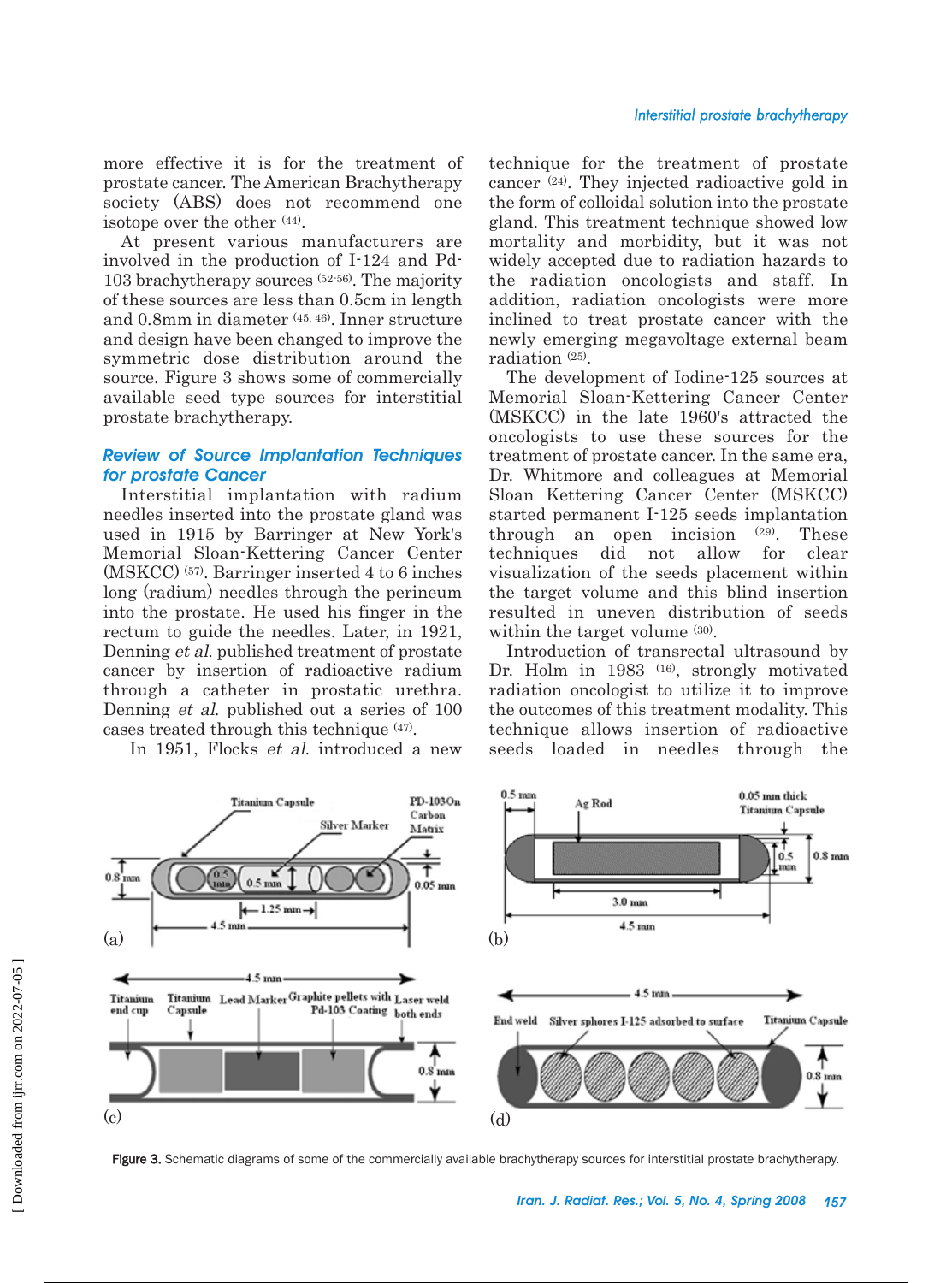perineum directly into the prostate gland, while visualizing prostate gland for the accurate placemat of radioactive sources within the prostate gland.

Original prostate implant techniques, which are still used in many centers, involve placement of individual, or "loose," seeds into the prostate gland (13). Spacing between the sources is accomplished in preloaded needles by absorbable spacers or, with the Mick applicator (Mick® Radio-Nuclear Instruments, Inc., Mount Vernon, NY) by mechanically depositing the seed at the required distance from the other seeds (12, 59). Different source designs are currently employed for the treatment of prostate cancer. Some of the commercially available source designs for the treatment of prostate cancer are shown in figure 3.

Despite the enormous success and improvements in interstitial brachytherapy and source design, certain problems are still associated with loose seed implants, such as seed migration <sup>(61)</sup> and seed embolization <sup>(62)</sup> 63). Moreover, clumping (64, 65) of loose seeds during the implant results in under-dosed or over-dosed regions in the prostate volume (figure 4)  $(66)$ .

In order to minimize the problems associated with conventional seed type brachytherapy sources (0.45 cm in length and 0.8 mm in diameter), pseudo-linear or stranded source models, such as Rapid Strand™ (Oncura, 401 Plymouth Road, Suite 130, Plymouth Meeting, PA), Readi-Strand<sup>TM</sup>, and Vari-Strand™ (Advanced Care Medical, inc. 115 Hurley Road Oxford, CT 06478) have been introduced (figure 5). These pseudolinear source models are constructed by connecting a series of seeds in a linear fashion using a dissolvable tissue equivalent material (68, 69).

Recent studies demonstrated that 18% to 55% of patients treated with loose seeds via the Mick applicator experienced seed migration to the lungs whereas studies of preloaded loose seeds have reported 10% to 22% (59, 67).

The mechanism for this migration is likely seed embolization in the venous plexus surrounding the gland or inadvertent deposition in the peri prostatic region.







Figure 4. Distribution of seed types sources in: a) Pre-planned volume study, b): post plan CT, and c) post implant X-ray indicating bunching of sources.

Seattle group reported seeds migration to lungs in 0.7% of patients treated with stranded seeds, whereas such migration was noted in 11% of the patients implanted with loose seeds (34). In an updated study based on 1000 patients treated at the Seattle Prostate Institute demonstrated that 24% of patients implanted with loose seeds experienced seed migration to the lung versus 2% of patients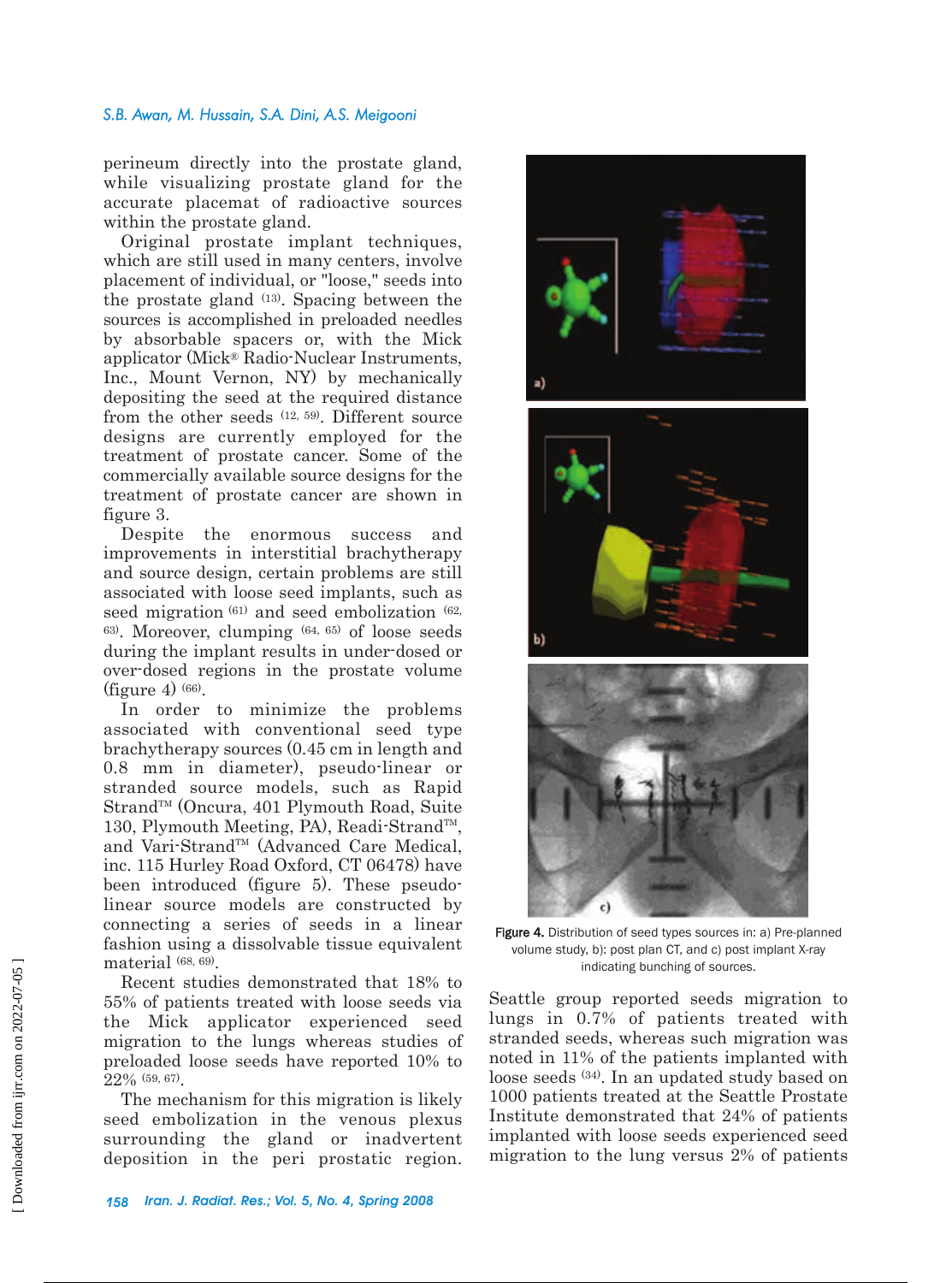## *Interstitial prostate brachytherapy*



Figure 5. (a) Shows comparison of a commercially available seed type source and one penny, (b) and (c) show two different types of stranded sources.

treated with seeds stranded in Vicryl suture (34, 35, 68, 69).

In addition to reduction in seed migration and embolization, multiple studies have demonstrated improved dosimetry with seeds stranded in Vicryl suture versus loose seeds. Lee and colleagues compared 20 loose seed implants with their first 20 connected seed implants (RAPID Strand) and found significantly improved postoperative dosimetry on dose-volume histogram (DVH) analysis (70). Fagundes also showed significant improvement in DVH dosimetry when he switched from using loose seeds and the Mick applicator to after loading the Mick







Figure 6. 3D view of Pre implant Volume study and post implant CT. Indicating a well planned uniform distribution of sources in volume study (a) and post implant study (b), while using an implant with stranded sources (c).

applicator needles with seeds stranded in Vicryl suture (71). Similarly in a comparative study, Awan et al., found large variation in seed placement in post plan studies as compared to preplan for the patients implanted with loose seeds (72). In addition, they reported that approximately 50% of the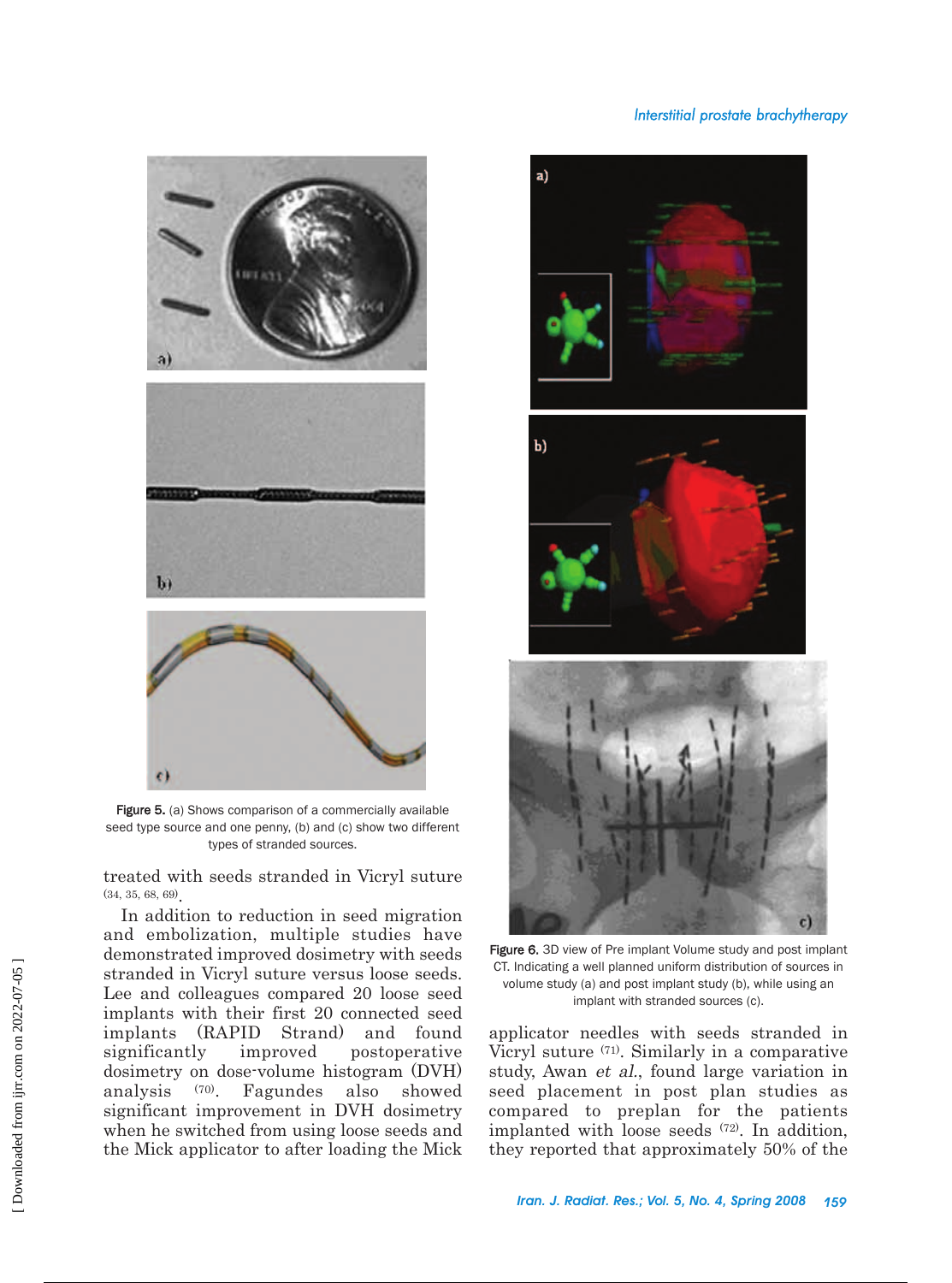patients implanted with loose seeds required additional seeds at the time of implantation, in order to achieve the pre-planned coverage. Furthermore, Lin and colleagues compared loose seed implants with stranded seed implants and found significantly improved postoperative dosimetry on dose-volume histogram (DVH) analysis (73).

Encouraging clinical results of the stranded seeds attracted the vendors to develop true linear sources. RadioMed™ Corporation (One Industrial Way, Tyngsboro, MA) introduced a linear Pd-103 source called RadioCoil™103Pd (74) (figure 7). These sources have been introduced for interstitial brachytherapy implants (74, 75).

The design of this source model like a coiled ribbon in the form of a dense is helix. These sources are fabricated from a ribbon of high purity rhodium, which is bombarded with protons  $(^{103}Rh (p, n)^{103}Pd)$  in a cyclotron to produce radioactive palladium-103. The coiled structure of the source enhances the ultrasonic visibility of the source and provides a better grip within the implanted tissue which reduces the chance of seed migration and embolization.



Figure 7. Schematic diagram of RadioCoil™<sup>103</sup>Pd brachytherapy source. RadioCoil™<sup>103</sup>Pd source, c) auto radiograph of RadioCoil™<sup>103</sup>Pd source.

# *Historical review of brachytherapy dosimetry*

Dosimetry refers to estimation of absorbed dose by means of experimental or fundamental theoretical techniques about a single brachytherapy source of a particular design and type. Early experimental quantification of radiation field associated with radioactive sources traces back to techniques introduced by Becquerel in 1900. In this technique, gold-leaf electroscope was used to quantify radiation field. Although quantities like absorbed dose had been defined in 1914 (76), but no theory existed that could relate out put of detector to radiation absorbed dose.

In 1921 Sievert integral formula was introduced by Rolf Sievert. This formula has widely been utilized for dose calculation around sealed brachytherapy sources. The Sievert integral computes dose distributions around filtered line sources and assumes that the emitted energy flounce is exponentially attenuated by the filter thickness traversed by the primary photons.

In 1922, Quimby developed a numerical technique for partitioning needles into a linear array of point sources. With the help of this technique he generated away-and-along exposure rate tables (19-22) and in 1930s, Paterson and Parker published tables for calculation of dose distribution. The aim of the Patterson-Parker dosimetry system was to plan and deliver a uniform dose  $(\pm 10\%$ from the prescribed or stated dose) throughout the target volume.

Later model of Quimby system was for calculation of uniform dose distribution and was based on a uniform distribution of source strength, accepting a non-uniform delivery of dose. Usually, the dose in the centre of the treatment volume was higher than the dose near the periphery. In 1934, a didactic system of brachytherapy the 'Manchester System' was published and have been used for many decayed as an indispensable basis of radium therapy. The 'Paris System' was proposed by Pierquin and Dutreix to predict the constant relationship between dimensions of the implanted volume and isodose lines. This remained the standard for interstitial brachytherapy for many years. This system provides some general rules for the selection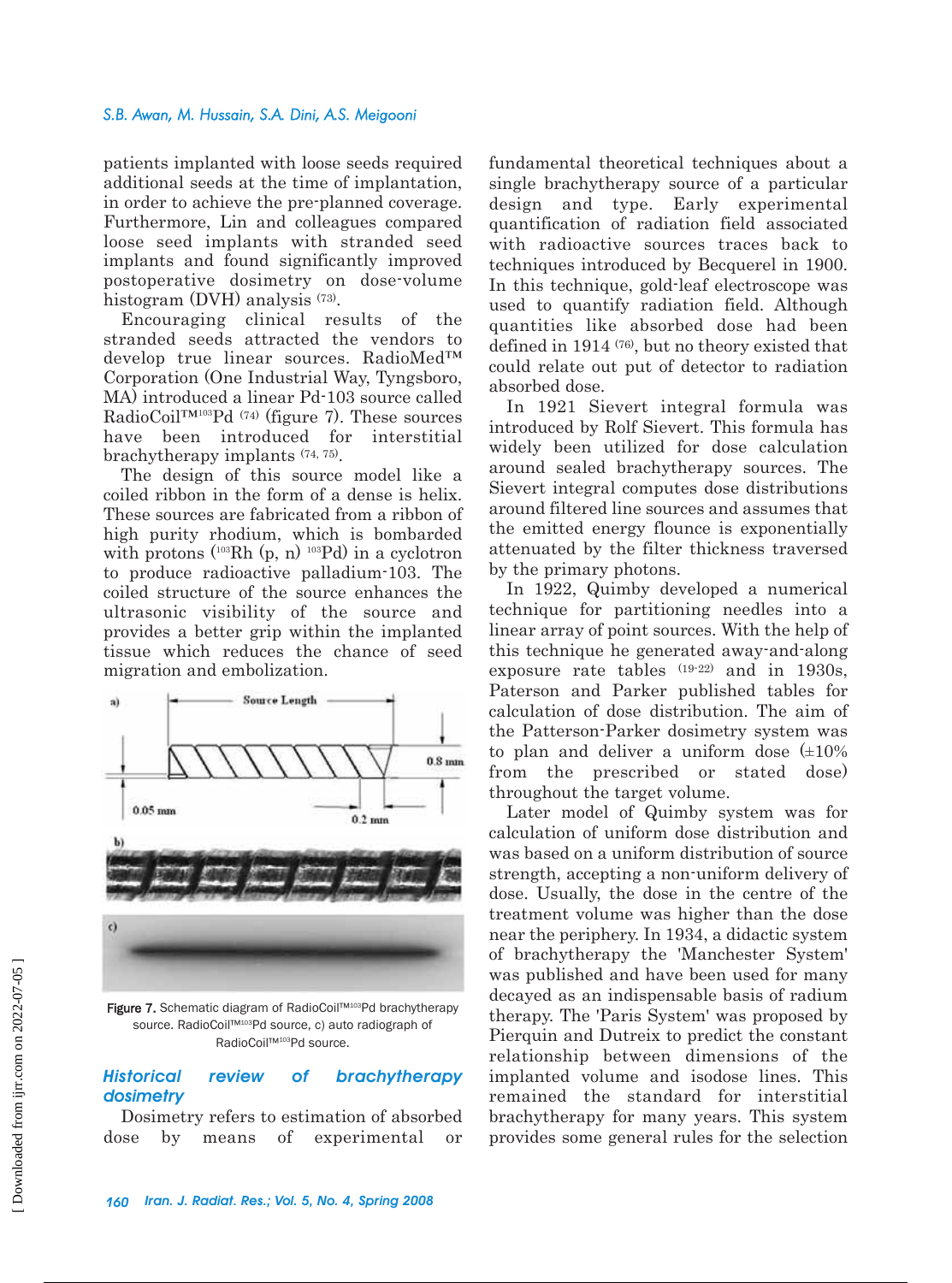and placement of the sources in order to achieve the desired dose distributions.

Technique for exposure measurement from radium sources was established in the 1930s by the development of practical cavity theory (26). This technique allowed exposure measurement from small ion chambers containing condensed matter walls, with enough wall thickness that establishes transient charged-particle equilibrium.

During 1950s, computerized treatment planning and dosimetry methods in brachytherapy treatment planning made the transition from table-based systems to patient-specific 2D and 3D dose distributions. In addition, the underlying dosimetry methods successfully adapted to the replacement of radium and radon sources by artificial radionuclides. A major advance was the extension of exposure-based primary standards to the new radium-substitute sources. In the US, NIST (the National Institutes of Standards and Technology, formerly known as the National Bureau of Standards) developed reference exposurerate primary standards based upon carbon wall spherical ionization chambers for Cs-137 and Co-60 sources in 1974 (77) and for Ir-192 brachytherapy sources in 1980 (78).

The development of modern quantitative approaches to brachytherapy dosimetry is intimately linked with clinical utilization of low-energy I-125 and Pd-103 seeds. Interest in basic experimental and computational dosimetry methods began to grow in the mid-1960s because of concerns that semiempirical computational dose-calculation models, applied so successfully to radium equivalent radio nuclides, might not be valid for the 28 keV X-rays of I-125.

Dosimetry and calibration techniques used in the first decade of clinical I-125 practice are undocumented, although the original TG-43 report (45) hints that a very large dose-rate constant,  $\Lambda$ =1.7 cGy h-1 U-1 was used. The first published I-125 dosimetry studies were from Hilaris et al. (79, 80) and Krishnaswamy (81).

In order to resolves the above noted discrepancies, in 1986 the US National Cancer Institute funded a 3-year multiinstitutional contract to perform a definitive review of low-energy seed dosimetry. The three institutions, collectively called the Interstitial Collaborative Working Group (ICWG), introduced procedures for calibrating TLD detectors and correcting for higher TLD response to low-energy photons, for quantitatively estimating absolute dose rates in water. Each of the three ICWG investigator groups independently measured transverse-axis dose distributions for the I-125 and Ir-192 then available to validate their TLD measurement methodology (82, 45). As a result of the ICWG efforts and subsequent contributions from later investigators, TLD dosimetry was accepted as the most reliable and best validated experimental approach in brachytherapy.

Greater understandings of radiobiology combined with new technological developments have improved the science of brachytherapy. Medical physicists have developed dosimetry protocols that have also become more accurate through the years (45). For the dosimetry of interstitial brachytherapy sources, the American Association of Physicists in Medicine (AAPM) Task Group 43 (TG 43) has developed improved dose calculation formalism (45). The new factors and functions in these formalisms include the dose rate constant, a radial dose function, an anisotropy function, a geometry factor, an anisotropy factor and the air kerma strength. These new functions vary with the actual source construction and geometry in addition to the primary photon spectrum and medium.

Using the recommendations of TG-43, dosimetric characteristics of several new designs of I-125 and Pd-103 brachytherapy sources have been determined and published by various investigators. This protocol has introduced a universal dosimetry technique for the brachytherapy sources. This dosimetry protocol has adequately served the brachytherapy community for many years, but due to technological advancements new dose calculation formalism has been recently introduced in updated TG-43 protocol named as TG-43U1 protocol (46). Introduction of the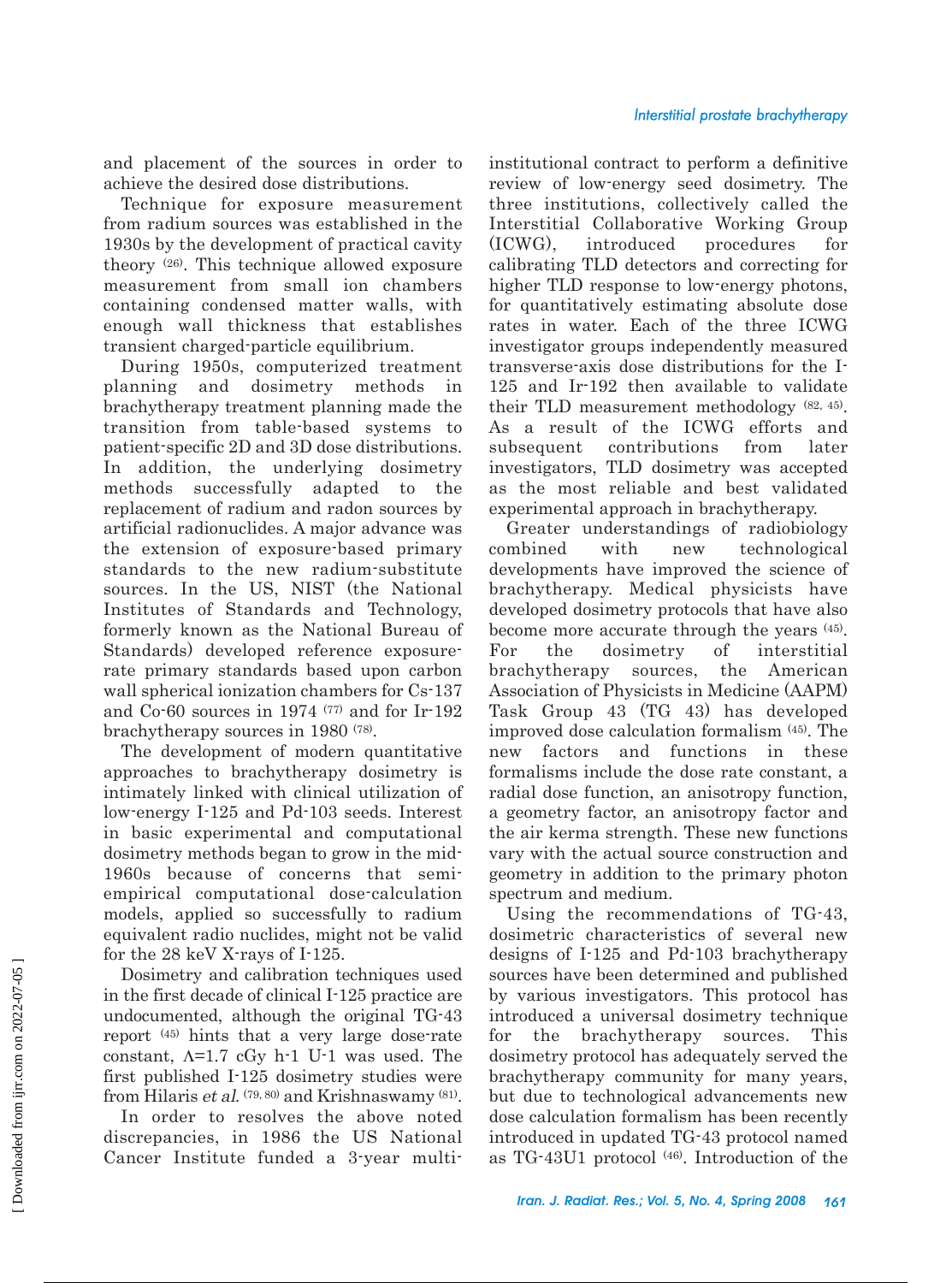new protocol was to account for the anisotropy of many new brachytherapy sources. Original TG-43 protocol was based on photon fluence around a point source in free space. Clinical applications require that we evaluate the dose distribution inside a patient, which implies non-point source configuration as well as attenuation and scattering of the radiation within the tissue. Actual brachytherapy sources are rarely spherical in structure and exhibit anisotropy due to self attenuation of the radiation inside the source, limit the use of the point-source approximation. Therefore, in any treatment, the assumption that the radiation is isotropically produced around the source will lead to significant errors by neglecting the anisotropy of the source.

TG-43U1 protocol provides standardization of both dose calculation methodologies as well as dose rate calculation formalisms for clinical implementation of the brachytherapy source design.

#### TG-43U1 DOSIMETRY FORMULISMS

Recently, due to advancements in brachytherapy and introduction of new brachytherapy sources an update to the TG-43 has been introduced as TG-43U1. This protocol clarifies some of the ambiguities of the original TG-43 report and formulated few more parameters and recommendations leading to precise and unified measurement of dose calculation around the globe.

TG-43U1 addresses the parameters and measurement techniques for the determination of dosimetric parameters and calculation of dose distribution around the brachytherapy sources. TG-43U1 focuses on the development of guidelines for the determination of dosimetric parameters by both experimental and Monte Carlo methods, and to promote consistency in derivation of parameters used in TG-43 formalism. TG-43U1 recommends at least one experimental and one Monte Carlo determination of the TG-43 dosimetry parameters be published in the peer-reviewed literature before using new sources and utilization of consensus of dataset for clinical application of the source.

#### A. General 2D formalism

The general, two-dimensional 2D dose-rate equation is presented below is recommended by TG-43U1 for calculation of dose distribution around a brachytherapy source.

$$
\dot{\mathbf{D}}(\mathbf{r}, \boldsymbol{\theta}) = \frac{\Lambda \mathbf{S}_{\mathbf{K}} \mathbf{G}_{\mathbf{L}}(\mathbf{r}, \boldsymbol{\theta})}{\mathbf{G}_{\mathbf{L}}(\mathbf{r}_{\mathrm{o}}, \boldsymbol{\theta}_{\mathrm{o}})} \mathbf{g}_{\mathbf{L}}(\mathbf{r}) \mathbf{F}(\mathbf{r}, \boldsymbol{\theta})
$$
(A)

where  $\dot{D}(r,\theta)$ , is the dose rate at  $(r, \theta)$ , r denotes the distance in centimeters from the center of the active source to the point of interest,  $r_0$ denotes the reference distance which is specified to be 1 cm, and  $\theta$  denotes the polar angle specifying the point-of interest,  $P(r, \theta)$ , relative to the source longitudinal axis. The reference angle,  $\theta_0$ , defines the source transverse plane, and is specified to be 90°.

#### Air-karma strength

Air-karma strength,  $S_K$ , is defined, as product of air kerma rate and square of the distance. TG-43U1 recommends determination of Air-karma in void phantom with tally points filled with dry air. Equation for determining air kerma is defined as.

$$
S_k = K\delta \ (d)^2 \tag{1}
$$

The distance d can be any distance that is large relative to the maximum linear dimension of the source.  $K\delta(d)$  is determined in transverse direction of the source.

#### Dose-rate constant

The dose rate constant is defined as the dose rate at the reference point along the transverse bisector of the source per unit air kerma strength. The dose rate constant in water has the units of cGy  $h^1$  U<sup>1</sup>. U is the unit of air kerma strength, where  $1 U = 1 cGy$ 

cm<sup>2</sup> h<sup>-1</sup>. The dose rate constant is defined as  
\n
$$
\Lambda = \frac{\dot{D}(lcm, \pi/2)}{S_{\kappa}}
$$
\n(2)

Where  $\dot{D}(\text{lcm}, \pi/2)$  is the dose rate at 1cm from the source at a  $90^\circ$  angle from the longitudinal axis of the source. The dose-rate constant depends on both the radionuclide and source model, and is influenced by both the source internal design and the experimental methodology used by the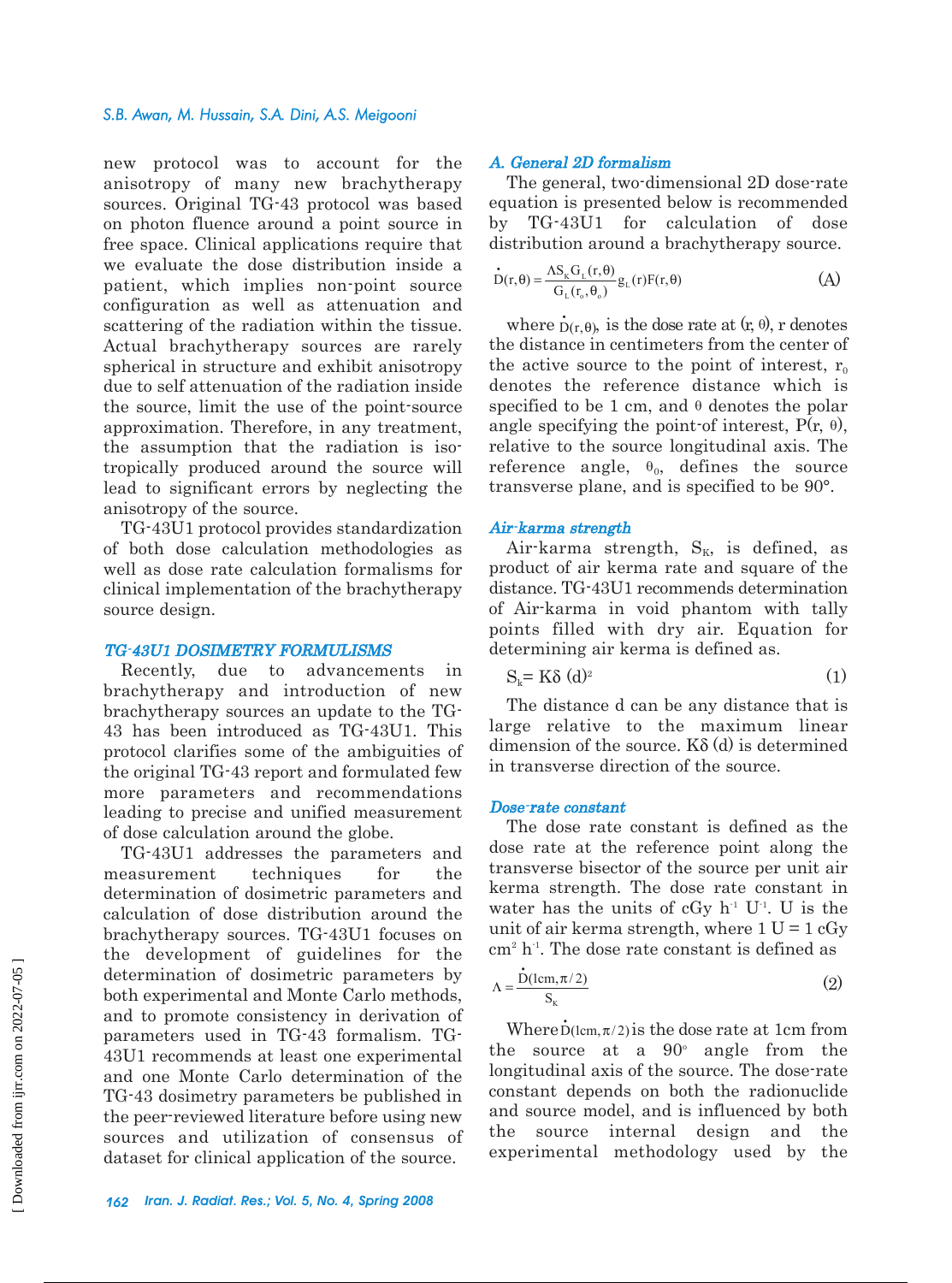primary standard to realize  $S_{K}$ .

#### Geometry function

The geometry function evaluates the spatial distribution of activity along the source. The geometry function,  $G_{L}(r,\theta)$ , is determined using three different forms of the geometry function equation. When the angle of interest is at 0º to the longitudinal axis of the source, the following equation is used.

$$
G_{L}(r,0^{\circ}) = \frac{1}{X^{2} - (L/2)^{2}}
$$
\n(3)

At  $90^\circ$  the following equation is used.

$$
G_{L}(r,90^{\circ}) = \frac{2 \tan^{-1}(L/2Y)}{LY}
$$
 (4)

At all other angles the geometry function was determined using the following equation.

$$
G_L(r,\theta) = \frac{\tan^{-1}[(X + (L/2))/Y] - \tan^{-1}[(X - (L/2))/Y]}{LY}
$$
 (5)

L is the active length of the source, and X and Y refer to the longitudinal and transverse components, respectively, of the distance from the center of the active length of the source to the point of interest. Physically, the geometry function neglects scattering, attenuation, and provides an effective inverse square-law correction based upon an approximate model of the spatial distribution of radioactivity within the source. In the case where the radioactivity is distributed over a right-cylindrical volume or annulus, this protocol recommends taking active length to be the length of this cylinder. For brachytherapy sources containing uniformly spaced multiple radioactive components, L is taken as the effective length,  $L_{\text{eff}}$ 

$$
L_{\text{eff}} = \Delta S^* N \tag{6}
$$

Where N represents the number of discrete pellets contained in the source with a nominal pellet center-to-center spacing ∆S.

#### Radial dose function

The radial dose function is concerned with scatter and tissue attenuation effects on dose, in the transverse plane of the source bisector, as a function of radial distance away from the source. The radial dose function of the source is determined using the following equation.

$$
g_{L}(r) = \frac{D(r, \pi/2)G_{L}(1cm, \pi/2)}{\dot{D}(1cm, \pi/2)G_{L}(r, \pi/2)}
$$
(6)

 $\dot{D}(\text{Icm}, \pi/2)G_{L}(\text{r}, \pi/2)$ <br> $\dot{D}(\text{r}, \pi/2)$  is the dose rate at some distance r from the center of the source at a  $90^{\circ}$  angle from the longitudinal axis of the source. The geometry function was evaluated as in Equation (3-5) above. The radial dose function is defined as unity at the reference point (i.e.  $g_L(1cm) = 1$ .

#### 2D anisotropy function

The anisotropy function is concerned with the effects on dose due to attenuation through the source capsule and self absorption at varying angles relative to the transverse plane. The anisotropy function was determined using the following equation.

$$
F(r,\theta) = \frac{D(r,\theta)G_{L}(r,\pi/2)}{\dot{D}(r,\pi/2)G_{L}(r,\theta)}
$$
(7)

 $\dot{D}(r,\theta)$  is the dose rate at some distance r and angle  $\theta$  from the center of the longitudinal axis of the source. The anisotropy function is defined as unity on the transverse plane (i.e.  $F(r, \pi/2) = 1$ , all other  $F(r, \theta)$  numbers were referenced back to this value. The 2D anisotropy function describes the variation in dose as a function of polar angle relative to the transverse plane. While  $F(r, \theta)$  on the transverse plane is defined as unity, the value of  $F(r, \theta)$  off the transverse plane typically decreases as r decreases, as  $\theta$ approaches 0° or 180°.

## 1D anisotropy function

As per TG-43U1 recommendations anisotropy factors,  $\phi_{an}(r)$ , is calculated from the measured dose distributions at given radii as follows

$$
\phi_{\text{an}}(\mathbf{r}) = \frac{\int \dot{\mathbf{D}}(\mathbf{r}, \theta) d\Omega}{4\pi \dot{\mathbf{D}}(\mathbf{r}, \pi/2)}
$$
(8)

Where  $\Omega$  is the solid angle around the source, The arithmetic mean of all anisotropy factors for a given medium was termed as anisotropy constant,  $\overline{\phi}_{aa}$  of the source. At a given radial distance,  $\phi_{an}$  is the ratio of the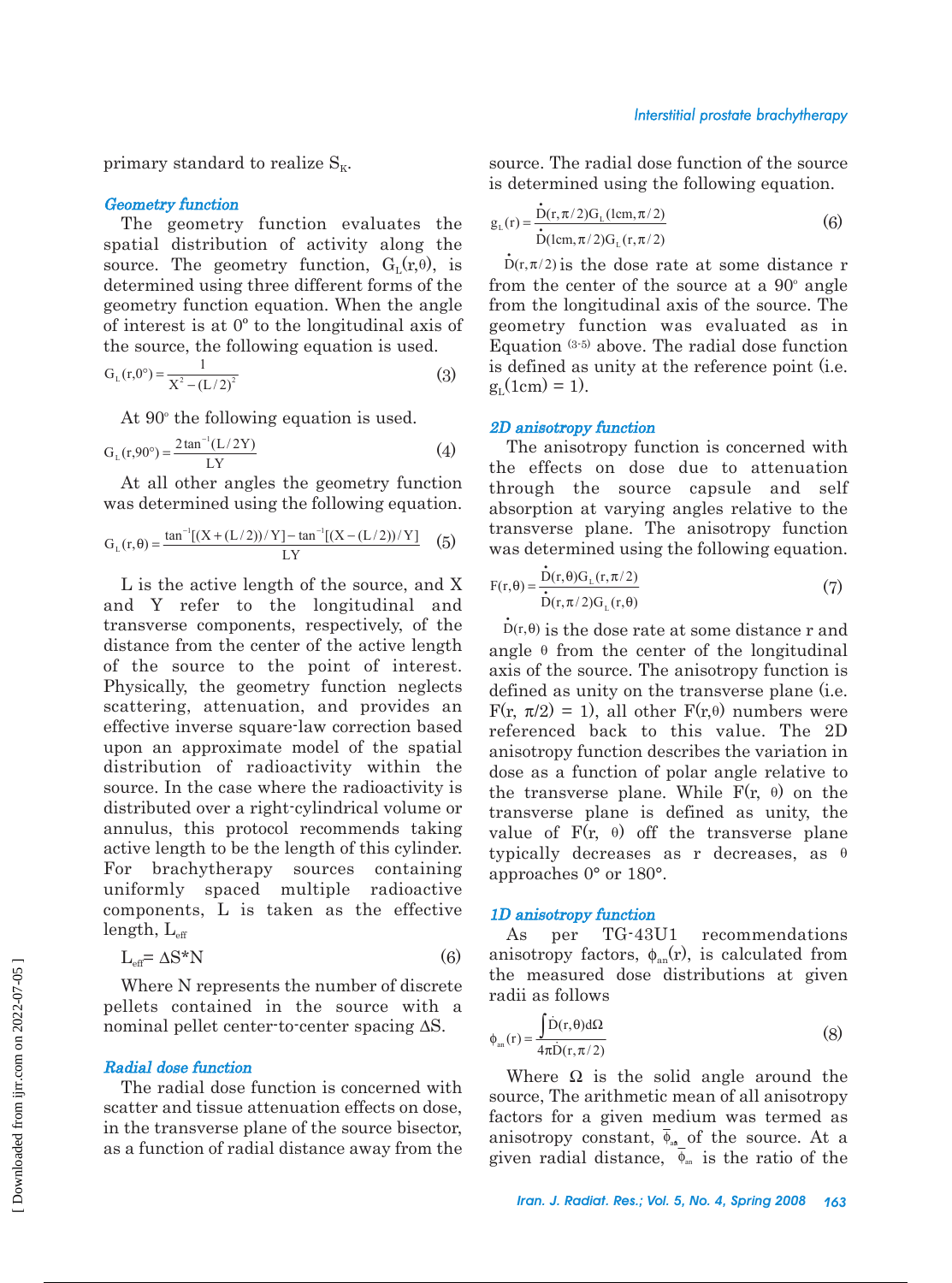solid angle weighted dose rate, averaged over the entire  $4\pi$  steradian space, to the dose rate at the same distance r on the transverse plane.

Original and updated TG-43U1 protocols are basically based on experiences with seed type sources  $(1.0cm)$  in length) and have been extensively utilized for determination of the dosimetric characteristics of various source types and models. Dose distributions around brachytherapy sources with active lengths  $\leq 1.0$ cm are nearly spherical (figure 8A). Therefore, use of a polar coordinate system in the TG-43 and TG-43U1 recommendations is a logical choice for these sources (45, 46). However, dose distribution around elongated sources, such as RadioCoil™103Pd (1.0cm to 6.0cm) is cylindrical in nature (figure 8B) and dictates that use of spherical coordinates may lead to large discrepancies.

Awan et al. showed that TG-43U1 dosimetric parameters in polar coordinate system are not optimum for calculation of dose distribution around elongated brachytherapy sources (72). Therefore, a different approach may be needed to accurately calculate dose around elongated brachytherapy sources. They introduced modified TG-43U1 parameters for calculation of dose distribution around elongated sources.



Figure 8. Auto radiographs of a conventional seed type source (A) and a 5.0cm long RadioCoil™103Pd linear source (B).

# TG-43U1 DOSIMETRY FORMULISMS MODIFIED IN CYLINDERICAL COORDINATES

As an alternative approach, Awan et al. introduced TG-43U1 parameters modified in cylindrical coordinates systems. The cylindrical coordinate based formalism allows calculation of 2D anisotropy function as close as the surface of the source, and facilitate the interpolation and extrapolation of this parameter for dose calculation purpose. In addition, they demonstrated the advantages of these formalisms relative to the polar coordinate system. The cylindrical coordinate formalisms make a significant improvement on the dosimetric evaluation of elongated sources. However, the similarity in the mathematical description with the polar coordinate based formalism should facilitate its adoption in the treatment planning systems. In addition, the application of the cylindrical coordinate based TG-43U1 formalism could be extended for the dosimetric evaluations at close vicinity of the conventional seed type sources.

$$
Z = r \cos(\theta) \tag{9}
$$

$$
R = r \sin(\theta) \tag{10}
$$

The main formalism for 2D dose calculation in the two coordinate systems is shown below:

$$
\dot{D}(R, Z) = S_K \cdot \Lambda \cdot \frac{G(R, Z)}{G(R_o, Z_o)} \cdot g(R) \cdot F(R, Z)
$$
 (11)

Where,  $R_0 = 1.0$ cm, and  $Z_0 = 0$  are the values of coordinates of reference points in the two systems. Dose rate constants in polar and cylindrical coordinate systems are defined in equation 12.

$$
\Lambda_{\text{cyl}} = \frac{\dot{D}(R = 1 \text{cm}, Z = 0)}{S_{\text{k}}}
$$
(12)

Where  $P(r=1.0cm, =90$  deg) is the same as P(R=1.0cm, and Z=0). Therefore, the dose rate constants in these two systems are the same. Radial dose function in cylindrical coordinate system is presented in equation 13.

$$
g_L^{cyl}(R) = \frac{\dot{D}(R, Z_o)G(R_o, Z_o)}{\dot{D}(R_o, Z_o)G(R, Z_o)}
$$
(13)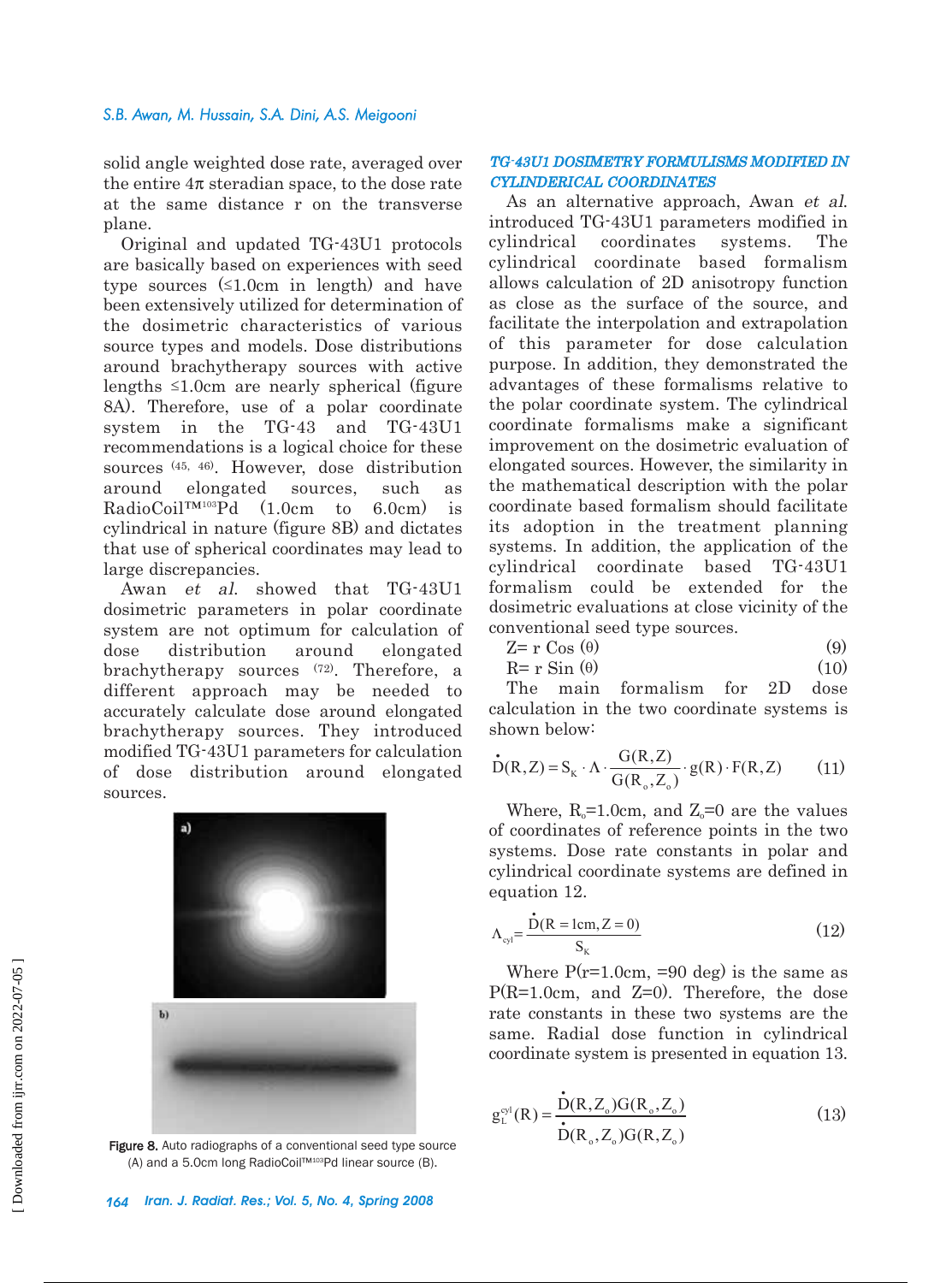Geometry function in cylindrical coordinate system is given as follows:

$$
G_{\text{cyl}}(R, Z) = \frac{\tan^{-1}[(Z + L/2)/R] - \tan^{-1}[(Z - L/2)/R]}{R.L}
$$
 (14)

For the points falling on the longitudinal axis of the source, (R= 0 in cylindrical coordinate system) this equation will simplify to:

$$
G_{\text{cyl}}(0, Z) = \frac{1}{Z^2 - (L/2)^2}
$$
 (15)

2D anisotropy function of brachytherapy sources in cylindrical coordinate systems is defined in equation 16.

$$
F_{cyl}(R, Z) = \frac{\dot{D}(R, Z)G(R, Z_o)}{\dot{D}(R, Z_o)G(R, Z)}
$$
(16)

Considering the relation between the polar and cylindrical coordinate systems shown in equations 1 and 2, one can show that the geometry function, radial dose function, and dose rate constant are the same.

#### **CONCLUSION**

Within the last decade, brachytherapy treatments have been widely expanded for management of various tumor sites such as prostate, breast, and cervix. The success of this treatment modality is partially attributed to the advancement of dosimetric evaluation of brachytherapy sources and treatment procedures. The original and updated recommendations by task group 43 (TG-43) of the American Association of Physicists in Medicine (AAPM) are the foundation of present brachytherapy source dosimetry procedures. These protocols have been extensively utilized for determination of the dosimetric characteristics of various source types and models with active lengths  $\leq 1.0$ cm. The original TG-43 protocol introduced in 1995 was based on recommendations of the Interstitial Collaborative Working Group (ICWG) and contained limited published dosimetric data. An update to the TG-43 protocol (TG-43U1)

was introduced in 2004 as a result of technological developments and the introduction of new source models.

Dose distributions around brachytherapy sources with active lengths  $\leq 1.0$ cm are nearly spherical (figure 8 A). Therefore, use of a polar coordinate system in the TG-43 and TG-43U1 recommendations is a logical choice for these sources. However, this concept has not been fully explored for elongated brachytherapy sources (i.e. Active length >1 cm). This lack of information is a hindrance for clinical application of elongated sources such as recently introduced RadioCoil™ <sup>103</sup>Pd sources by RadioMed™ Corporation (One Industrial Way, Tyngsboro, MA). Awan et al., evaluated the use of TG-43U1 recommended parameters in a polar coordinate system for dosimetric characterization of a 5.0cm long RadioCoil™ 103Pd source. The results indicated that the use of TG-43U1 recommendations lead to discrepancies of up to 30% as compared to the Monte Carlo simulated data. These differences were attributed to the limited data points for the 2D anisotropy function and inadequacy of the linear interpolation technique for dose distribution around an elongated source with this limited data. These discrepancies were reduced to about 10% by using smaller radial increments for  $F(r, \theta)$  but could not be reduced to the TG-43U1 recommended 2% error using a reasonable number of radial increments. Figure 8B shows that the pattern of radiation distribution around an elongated brachytherapy source is not spherical. Hence, the use of polar coordinate based parameterization may not be the most effective system to implement for these sources. In this project, dosimetric characteristics of 1.0cm 3.0cm and 5.0cm long RadioCoil™ 103Pd sources were determined using the cylindrical coordinate based TG-43U1 formalism.

In summary, cylindrical coordinate based TG-43U1 recommended dosimetric characteristics are more suitable and better represent the dose distribution around elongated sources. The advantages of these formalisms relative to the polar coordinate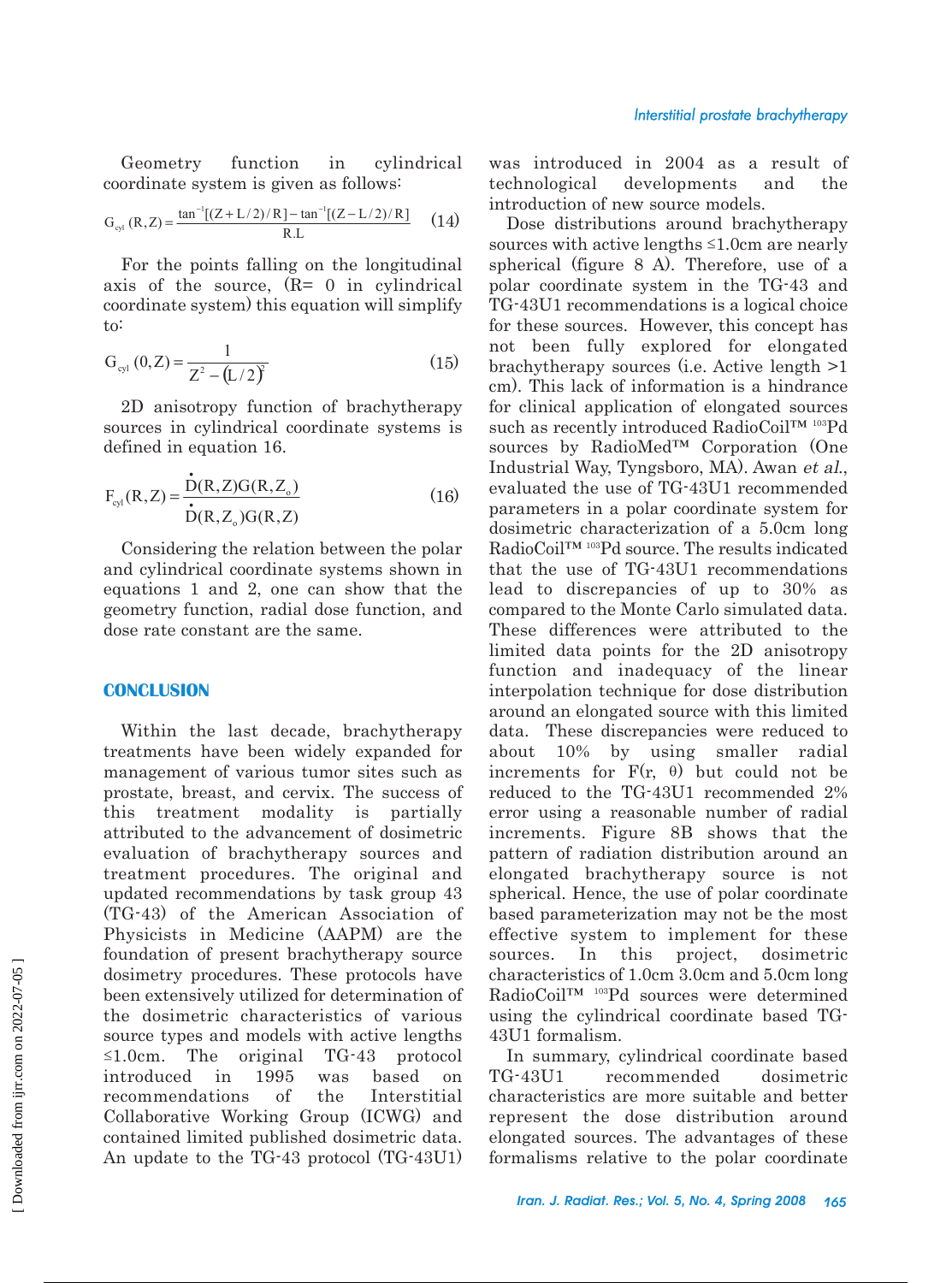system have also been confirmed by Awan et al. (72). They demonstrated that, the cylindrical coordinate formalisms make a significant improvement on the dosimetric evaluation of elongated sources. However, the similarity in the mathematical description with the polar coordinate based formalism should facilitate its adoption in the treatment planning systems. In addition, the application of the cylindrical coordinate based TG-43U1 formalism could be extended for the dosimetric evaluations at close vicinity of the conventional seed type sources.

## **REFERENCES**

- 1. Blasko JC, Grimm PD, Sylsvester JE, Cavanagh W (2000) The role of external beamradiotherapy with I-125/Pd-103 brachytherapy for prostate carcinoma. *Radiother Oncol, 57: 273-278.*
- 2. Bratt O (2007) The urologist's guide to low dose-rate interstitial brachytherapy with permanent seed implants for localized prostate cancer. *BJU Int, 99: 497-501.*
- 3. Kaye KW (1991) Transrectal ultrasonography of BPH. *Contemp Urol, 3: 34-36; 41-50.*
- 4. Prestidge BR (1998) Radioisotopic implantation for carcinoma of the prostate: does it work better than it used to? *Semin Radiat Oncol, 8: 124-131.*
- 5. Tward JD, Lee CM, Pappas LM, Szabo A, Gaffney DK, Shrieve DC (2006) Survival of men with clinically localized prostate cancer treated with prostatectomy, brachytherapy, or no definitive treatment: impact of age at diagnosis". *Cancer, 107: 2392-2400.*
- 6. Aronowitz JN (2002) Benjamin Barringer: originator of the transperineal prostate implant. *Urology, 60: 731-734.*
- 7. Aronowitz JN (2002) Dawn of prostate brachytherapy: 1915-1930. *Int J Radiat Oncol Biol Phys, 54: 712-718.*
- 8. Ding M, Gardi L, Wei Z, Fenster A (2005) 3D TRUS Image segmentation in prostate brachytherapy. *Conf Proc IEEE Eng Med Biol Soc, 7: 7170-7173.*
- 9. Guedea F, Aguilo F, Polo A, Langley S, Laing R, Henderson A, Aaltomaa S, Kataja V, Palmgren J, Bladou F, Salem N, Gravis G, Losa A, Guazzoni G, Nava L (2006) Early biochemical outcomes following permanent interstitial brachytherapy as monotherapy in 1050 patients with clinical T1-T2 prostate cancer. *Radiother Oncol, 80: 57- 61.*
- 10. Carey B and Swift S (2007) The current role of imaging for prostate brachytherapy. *Cancer Imaging, 7: 27-33.*
- 11. Ling CC, Li WX, Anderson LL (1995) The relative biological effectiveness of I-125 and Pd-103. *Int J Radiat Oncol Biol Phys, 32: 373-378.*
- 12. Nag S, Scaperoth DD, Badalament R, Hall SA, Burgers J (1995) Transperineal palladium 103 prostate brachytherapy: analysis of morbidity and seed migration. *Urology, 45: 87-92.*
- 13. Nag S, Cole PE, Crocker I, Jani SK, Kishnasastry KV,

Massullo V, Nath R, Nori D, Parikh S, Rubin P, Speiser B, Teirstein PS, Tripuraneni P, Waksman R, Williamson JF (1999) The American brachytherapy society perspective on intravascular brachytherapy. *Cardiovasc Radiat Med, 1: 8-19.*

- 14. Pasteau O and Degrais P (1914) The Radium treatment of cancer of the prostate. *Arch Roentgen Ray, 18: 396- 410.*
- 15. Rivard MJ, Butler WM, Devlin PM, Hayes JK Jr., Hearn RA, Lief EP, Meigooni AS, Merrick GS, Williamson JF (2007) American Brachytherapy Society recommends no change for prostate permanent implant dose prescriptions using iodine-125 or palladium-103. *Brachytherapy, 6: 34-37.*
- 16. Holm HH (1997) The history of interstitial brachytherapy of prostatic cancer. *Semin Surg Oncol, 13: 431-437.*
- 17. Forssell G (1931) "La lutte sociale contre le cancer". *J de Radiol et d'Electrol, 15: 621-34.*
- 18. Quimby EH (1952) Radiation dosage planning and dosage calculation. *Radiology, 58: 881-882.*
- 19. Quimby EH, Castro V, Soifer C (1954) Dosage determination for rotation therapy in the horizontal plane. *Radiology, 63: 201-219.*
- 20. Quimby EH (1956) The background of radium therapy in the United States, 1906-1956. *Am J Roentgenol Radium Ther Nucl Med, 75: 443-450.*
- 21. Quimby EH and Braestrup CB (1950) Planning the radioisotope program in the hospital. *Am J Roentgenol Radium Ther Nucl Med, 63: 6-12.*
- 22. Paterson R and Parker H (1995) A dosage system for gamma ray therapy. *Br J Radiol, 68: 808.*
- 23. Simon N (1965) Iridium 192 as a radium Substitute. *Am J Roentgenol Radium Ther Nucl Med, 93: 170-178.*
- 24. Flocks RH (1960) Newer developments in the management of early prostatic cancer. *Postgrad Med, 28: 46-50.*
- 25. Bennett JE (1968) Treatment of carcinoma of the prostate by cobalt-beam therapy". *Radiology, 90: 532- 535.*
- 26. Lawrence D, Sondhaus C, Feder B and Scallon J (1966) Soft X-ray "seeds" for cancer therapy. *Radiology, 86: 143.*
- 27. Henschke UK and Lawrence DC (1965) Cesium-131 seeds for permanent implants. *Radiology, 85: 1117- 1119.*
- 28. Whitmore WF Jr., Hilaris B, Grabstald H (1972) Retropubic implantation to iodine-125 in the treatment of prostatic cancer. *J Urol, 108: 918-920.*
- 29. Whitmore WF Jr., Hilaris B, Grabstald H (1972) Retropubic implantation of iodine 125 in the treatment of prostatic cancer. *Trans Am Assoc Genitourin Surg, 64(55- 57).*
- 30. Hilaris BS, Whitmore WF Jr., Batata MA , Grabstald H (1974) Radiation therapy and pelvic node dissection in the management of cancer of the prostate. *Am J Roentgenol Radium Ther Nucl Med, 121: 832-838.*
- 31. Fuks Z, Leibel SA, Wallner KE, Begg CB, Fair WR, Anderson LL, Hilaris BS, Whitmore WF (1991) "The effect of local control on metastatic dissemination in carcinoma of the prostate: long-term results in patients treated with 125I implantation. *Int J Radiat Oncol Biol Phys, 21: 537- 547.*
- 32. Hilaris BS, Whitmore WF, Batata M , Barzell W (1977) Behavioral patterns of prostate adenocarcinoma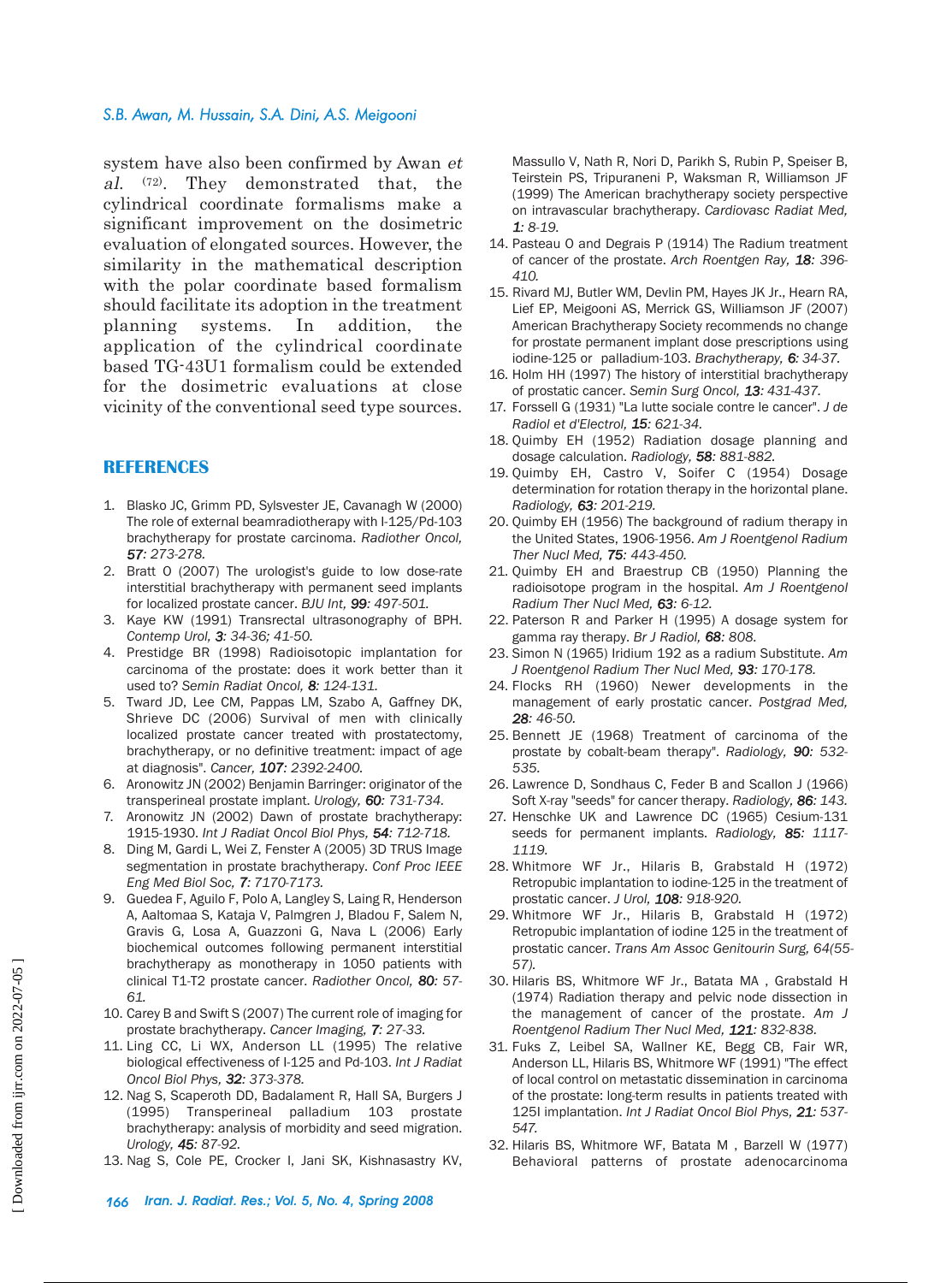#### *Interstitial prostate brachytherapy*

following an 125I implant and pelvic node dissection. *Int J Radiat Oncol Biol Phys, 2: 631-637.*

- 33. Sylvester JE, Blasko JC, Grimm PD, Meier R, Malmgren JA (2003) Ten- year biochemical relapse- free survival after external beam radiation and brachytherapy for localized prostate cancer: the Seattle experience. *Int J Radiat Oncol Biol Phys, 57: 944-952.*
- 34. Grimm PD, Blasko JC, Sylvester JE, Heaney C, Gasparich J, Quackenbush J, Gottesman J, Downey J, Grier D, Roddy T, Nellans R, Sood N, Wahl D (2004) Technical improvement in permanent seed implantation: a twostage brachytherapy system. Description and comparison with current technique. *Brachytherapy, 3: 34-40.*
- 35. Grimm P, Sylvester J, Blasko J (2003) See migration strands vs loose seeds. Presented at: Sixth Annual Advanced Prostate Brachytherapy Conference; November 10-11, Seattle, WA.
- 36. Holm HH, Juul N, Pedersen JF, Hansen H, Stroyer I (1983) Transperineal 125iodine seed implantation in prostatic cancer guided by transrectal ultra-sonography. *J Urol, 130: 283-286.*
- 37. Henschke UK and Cevc P (1968) Dimension averaging a simple method for dosimetry of interstitial implants. *Radiobiol Radiother (Berl), 9: 287-298.*
- 38. Blasko JC, Ragde H , Grimm PD (1991) Transperineal ultrasound- guided implantation of the prostate: morbidity and complications. *Scand J Urol Nephrol Suppl, 13: 113-118).*
- 39. Morton JD and Peschel RE (1988) Iodine-125 implants versus external beam therapy for stages A2, B, and C prostate cancer. *Int J Radiat Oncol Biol Phys, 14: 1153- 1157.*
- 40. Morton JD, Harrison LB, Peschel RE (1986) Prostatic cancer therapy: comparison of external beam radiation and I-125 seed implantation treatment of stages B and C neoplasms". *Radiology, 159: 249-252.*
- 41. Stock RG, Stone NN, Tabert A, Iannuzzi C, DeWyngaert JK (1998) A dose-response study for I- 125 prostate implants. *Int J Radiat Oncol Biol Phys, 41: 101-108.*
- 42. Willins J and Wallner K (1997) CT-based dosimetry for transperineal I-125 prostate brachytherapy. *Int J Radiat Oncol Biol Phys, 39: 347-353.*
- 43. Nag S, Beyer D, Friedland J, Grimm P, Nath R (1999) American brachytherapy society (ABS) recommendations for transperineal permanent brachytherapy of prostate cancer. *Int J Radiat Oncol Biol Phys, 44: 789-799.*
- 44. Nag S, Bice W, DeWyngaert K, Prestidge B, Stock R, Yu Y (2000) The American brachytherapy society recommendations for permanent prostate brachytherapy postimplant dosimetric analysis. *Int J Radiat Oncol Biol Phys, 46: 221-230.*
- 45. Nath R, Anderson LL, Luxton G, Weaver KA, Williamson JF, Meigooni AS (1995) Dosimetry of interstitial brachytherapy sources: recommendations of the AAPM Radiation Therapy Committee Task Group No. 43. American Association of Physicists in Medicine. *Med Phys, 22: 209-234.*
- 46. Rivard MJ, Coursey BM, DeWerd LA, Hanson WF, Huq MS, Ibbott GS, Mitch MG, Nath R, Williamson JF (2004) Update of AAPM Task Group No. 43 Report: A revised AAPM protocol for brachytherapy dose calculations. *Med Phys, 31: 633-674.*
- 47. Deming CL (1922) Results in one hundred cases of cancer of prostate and seminal vesicle treated with radium. *Surg Gynecol Obstet, 34: 99-118.*
- 48. Flocks RH and Culp DA (1960) Radiation therapy of early prostatic cancer." Springfield, IL: Charles C. Thomas.
- 49. Ragde H, Grado GL, Nadir B, Elgamal AA (2000) Modern prostate brachytherapy. *CA Cancer J Clin, 50: 380-393.*
- 50. Ragde H and Korb L (2000) Brachytherapy for clinically localized prostate cancer. *Semin Surg Oncol, 18: 45-51.*
- 51. Murphy MK, Piper RK, Greenwood LR, Mitch MG, Lamperti PJ, Seltzer SM, Bales MJ, Phillips MH (2004) Evaluation of the new cesium-131 seed for use in lowenergy X-ray brachytherapy. *Med Phys, 31: 1529-1538.*
- 52. Wallace RE and Fan JJ (1999) Dosimetric characterization of a new design 103-palladium brachytherapy source. *Med Phys, 26: 2465-2470.*
- 53. Wallace RE and Fan JJ (1999) Report on the dosimetry of a new design 125Iodine brachytherapy source. *Med Phys, 26: 1925-1931.*
- 54. Meigooni AS, Hayes JL, Zhang H, Sowards K (2002) Experimental and theoretical determination of dosimetric characteristics of IsoAid ADVANTAGE 125I brachytherapy source. *Med Phys, 29: 2152-2158.*
- 55. Meigooni AS, Dini SA, Sowards K, Hayes JL, Al-Otoom A (2002) Experimental determination of the TG-43 dosimetric characteristics of EchoSeed model 6733 I25I brachytherapy source. *Med Phys, 29: 939-942.*
- 56. Monroe JI and Williamson JF (2002) Monte Carlo-aided dosimetry of the theragenics TheraSeed model 200 103Pd interstitial brachytherapy seed. *Med Phys, 29: 609-621.*
- 57. Barringer BS (1917) Radium in the treatment of carcinoma of the bladder and prostate. *JAMA, 68: 1227- 1230.*
- 58. Machtens S, Baumann R, Hagemann J, Warszawski A, Meyer A, Karstens JH, Jonas U (2006) Long-term results of interstitial brachytherapy (LDR-Brachytherapy) in the treatment of patients with prostate cancer. *World J Urol, 24: 289-295.*
- 59. Shanahan TG, Nanavati PJ, Mueller PW, Maxey RB (2002) A comparison of permanent prostate brachytherapy techniques: preplan vs. hybrid interactive planning with postimplant analysis. *Int J Radiat Oncol Biol Phys, 53: 490-496.*
- 60. White AT, Wilson TE, Davis SL, Petajan JH (2000) Effect of pre-cooling on physical performance in multiple sclerosis. *Mult Scler, 6: 176-180.*
- 61. Older RA, Synder B, Krupski TL, Glembocki DJ, Gillenwater JY (2001) Radioactive implant migration in patients treated for localized prostate cancer with interstitial brachytherapy. *J Urol, 165: 1590-1592.*
- 62. Steinfeld AD, Donahue BR, Plaine L (1991) Pulmonary embolization of iodine-125 seeds following prostate implantation. *Urology, 37: 149-150.*
- 63. Tapen EM, Blasko JC, Grimm PD, Ragde H, Luse R, Clifford S, Sylvester J,Griffin TW (1998) Reduction of radioactive seed embolization to the lung following prostate brachytherapy. *Int J Radiat Oncol Biol Phys, 42: 1063-1067.*
- 64. Dawson JE, Wu T, Roy T, Gu JY, Kim H (1994) Dose effects of seeds placement deviations from pre-planned positions in ultrasound guided prostate implants.